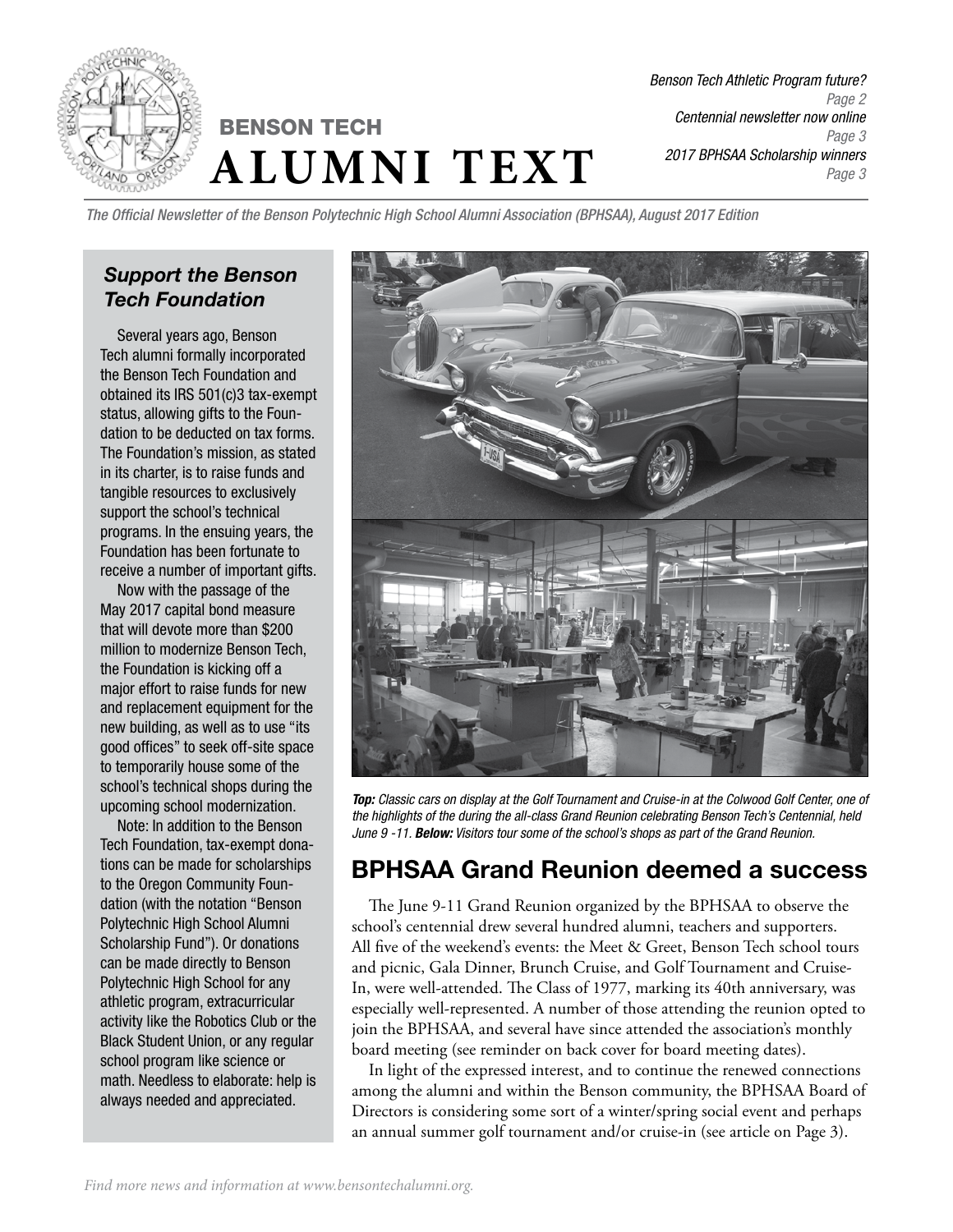

#### *Benson Tech Athletic Program again under attack*

PPS Athletic Director Marshall Haskin is again attempting to kill or reduce Benson Tech's almost-100-year-old athletic program. He believes that Benson Tech's recent losing seasons in several sports is reason enough to stop those sports. He further believes that Benson Tech, as a focus option/magnet school, should disqualify it from having an athletic program.

As of this writing, Haskin's efforts are largely behind the scenes in staff discussion and working papers, but given his overt actions three years ago to do this, his ideas are a real threat. Getting word of his efforts, Benson Tech students, teachers and coaches, parents and supporters marched upon the School Board on June 20 and July 11 drawing media coverage.

 Several Benson Tech alumni, students and alumni have testified to the PPS Board to oppose any action to curtail athletics at the school.

In response, the PPS Board has asked that the Benson Tech"Save Our Sports" activists to comment on an audit Haskin had done of Benson Tech's athletics. The Board and interim PPS superintendent issued a "weak statement," saying no action is underway or planned that would affect Benson Tech's athletics. However, close observers believe Haskin will persist.

Outraged? Make your voice heard! Call, email or write to the Portland Public Schools Superintendent (superintendent@pps.net) and/or the Board of Education (schoolboard@pps.net). Testify before the Board of Education at its bimonthly meeting (visit www.pps.org for times).

*For the latest information about Benson Tech's athletic schedule, visit the Portland Interscholastic League website (www.pilathletics. com) and click in the "Schedules" section.*



# Next steps for modernizing Benson Tech's campus

Now that the Portland voters have passed, with a 66% favorable vote, a capital bond measure on May 16 that includes about \$200 million to modernize Benson Tech, detailed planning will commence, probably by the end of 2017, with actual construction to begin about three years later in 2020, and completion targeted in 2024. The bond money earmarked for Benson Tech remedy existing safety and health issues and modernize the school for the coming decades

Most of a preliminary design for an updated Benson Polytechnic High School for 1,700 students was done prior to the May 16 special election by Bassetti Architects, with considerable input from a Master Planning Committee. That committee that met for over a year was made up of Benson Tech alumni, teachers, students and community members.

The next steps will be for Portland Public Schools (PPS) to issue a Request for Proposal (RFP) for the actual design and then the award of a construction contract. It is expected the design (building documentation, schematic design, and development of construction documents) to take between two to three years. The design process will be more time-consuming because of PPS' intention to renovate existing classrooms and technical work space and construct new areas while "school is still open" for Benson Tech and the other PPS educational programs in the building. It is likely that a new Design Advisory Group (DAG) will be formed of teachers, students and others to provide additional input during that time.

The probable three-year actual construction effort will hence include moving the classrooms and the students "back and forth within the building" over the three years so that construction work can proceed in one area, and then classes will be moved to the completed areas. (There is some thought that some off-site space may be found within a few blocks of Benson Tech for housing some of the technical shops for a year or two.) While one might wish that this modernization could happen "right now," tangible work will soon be underway.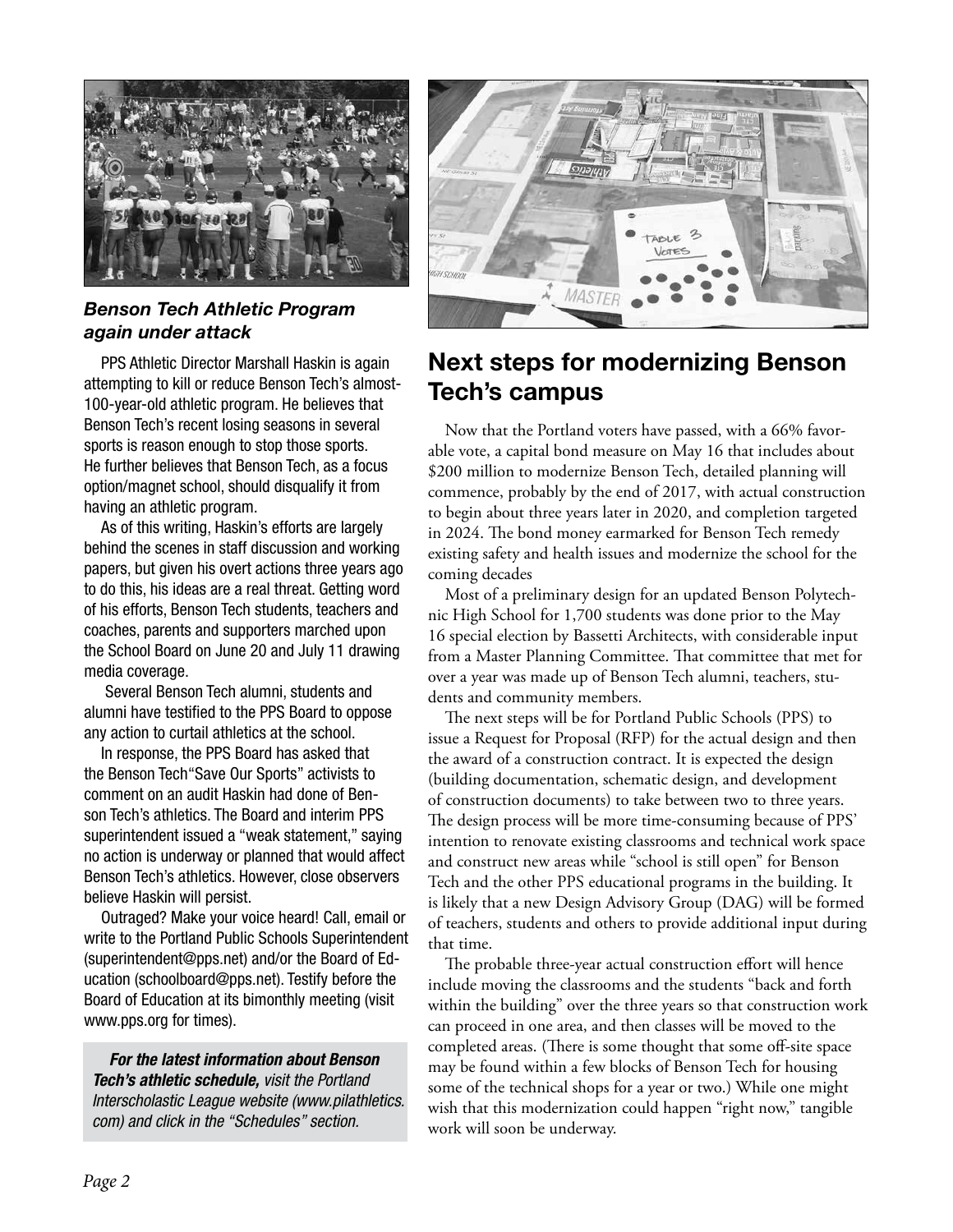## Fall outlook at Benson Tech

Curtis Wilson, Benson Tech principal, is anticipating about 1,050 students to show up for the first day of school on Aug. 30. This will include 300 freshmen allowed under the PPS District's cap and 20 sophomores transferring in from other schools. Freshmen class schedules will include a rotation through all of Benson Tech's technical study areas.

About 250 juniors will join 210 seniors in their selected areas of technical study, which now include Automotive, Construction, Electric, Manufacturing, Digital Communication, Radio,Health Occupation, Architecture, Computer Sciences, and new this fall (again) Engineering. (The latter three technical study areas had been lost 8-10 years ago, but have been restored.)

Benson's extracurricular activities this fall will include about 20 clubs plus teams football, cross country, Volleyball and men and women soccer. (See article on Page 2 regarding the future threat to Benson Tech's athletic program.)

### 2017 BPHSAA Scholarship winners

Congratulations to **Savannah Johnson, Saleh Abdoulaye**, and **Miles Wood** for winning scholarships funded by the BPHSAA's Scholarship Fund. Savannah will be continuing her health occupation studies at Portland Community College (PCC). Saleh will be studying transportation at PCC and Portland State University (PSU), and Miles will studying manufacturing at PCC

The \$4,800 for these three scholarships come from the annual interest on funds the BPHSAA has specially invested in the Oregon Community Foundation. The Benson Tech Alumni Scholarship Fund originated in a donation by several 1950s-era classes,



and has been since increased by individual donations through an annual December fund drive. This scholarship program is aimed at students wanting to attend a community college or other technical schools to follow up on their studies at Benson Tech.

Want more information about

the BPHSAA Scholarship Fund? Or have a few dollars for a good cause? If you would like to donate by check, make it payable to: "The Oregon Community Foundation," with a memo of: "Benson Polytechnic High School Alumni Scholarship Fund." Checks can be mailed to The Oregon Community Foundation, 1221 SW Yamhill St., Suite 100, Portland, Oregon 97205. Online donations are accepted on the BPHSAA website. Please note that there is a \$25 minimum for donations made online or by check. For more info, contact Josh Piper, BPHSAA Scholarship Chair, through the BPHSAA website, www.bensontechalumni.org.

#### *BPHSAA plans more activities*

Following better-than-anticipated turnout at the June 9-11 Benson Tech Grand Reunion to observe the school's Centennial, the BPH-SAA has started to plan a winter or spring social to facilitate additional connections and reminiscences among graduates from all classes. Look for dates and details on the BPHSAA website as they are worked out — it is likely to be in April 2018.

Some interest has also been expressed to have another cruise-in and golf tournament next summer at the Colwood Golf Center, and consideration is also being given to reviving the former monthly gathering of alumni at Kenton Station (owned by a Benson alum in North Portland. Such events like these or any other are helped along by the help of volunteers – interested? Get in touch via email.

Per the BPHSAA's bylaws, it is required to have an annual meeting that includes the election of its directors. Previous efforts to have an annual meeting either at a summer picnic or during Tech Show have been less than successful. Current thinking is to have the annual meeting as a stand-alone event — probably at Benson Tech — that may include refreshments and a short presentation relevant to the BPHSAA and/or the school, e.g. update on a final design for school modernization. Again, visit the website for the date and details.

#### *Centennial newsletter now online*

For the all-class Grand Reunion to observe Benson Tech's Centennial, the BPHSAA produced a 22-page special edition of the Alumni Text newsletter. In words and pictures, it traced Benson past to the present and its planned future. Only a few paper copies remain, but it is now available on the BPHSAA website for online perusal or for down-

loading. (Thanks again to volunteer extraordinaire, Connie Mar, for her "behind-the-scenes" editing of the BPHSAA newsletters.)